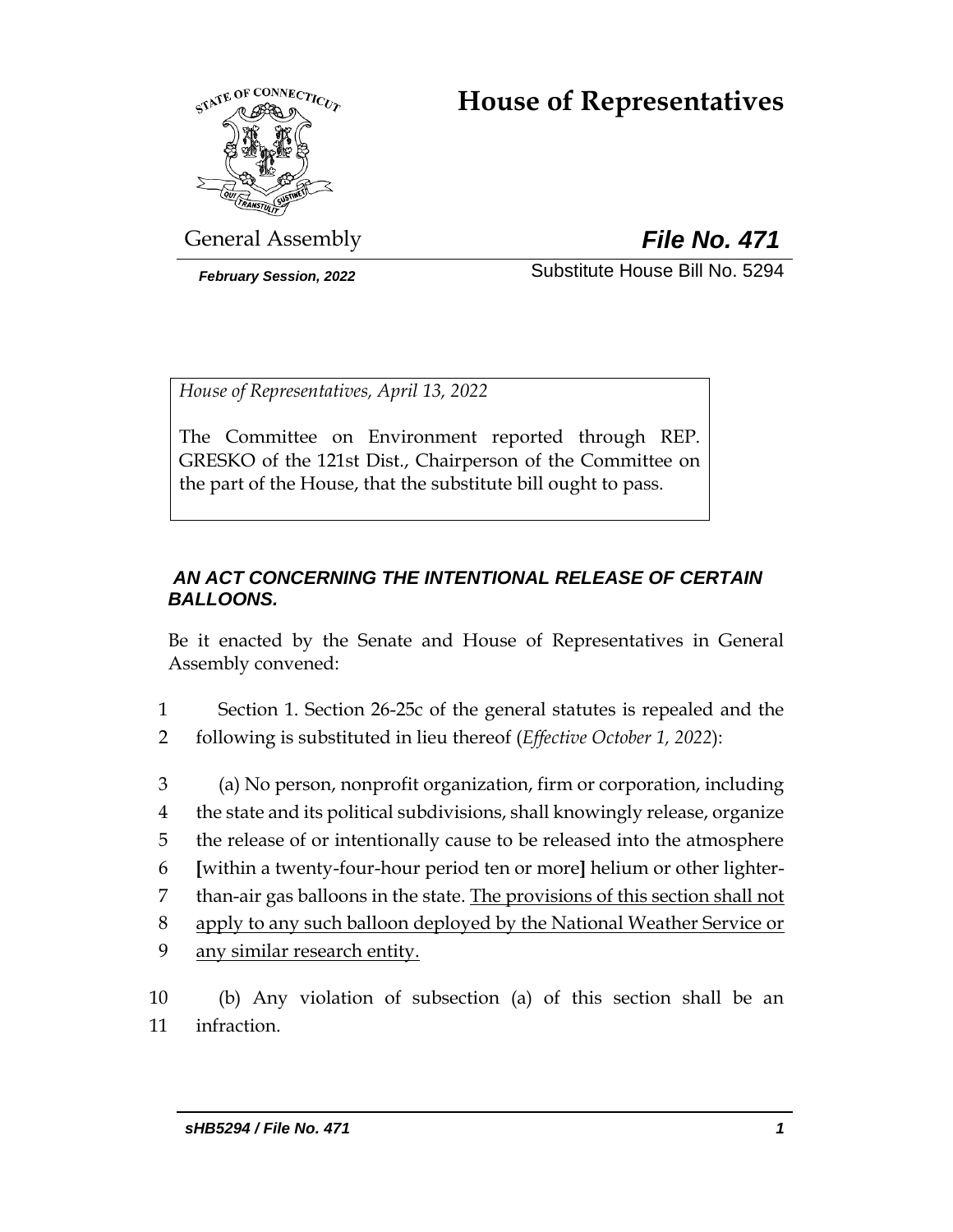This act shall take effect as follows and shall amend the following sections:

| Section 1 | $\vert$ October 1, 2022 |  |
|-----------|-------------------------|--|
|           |                         |  |

*ENV Joint Favorable Subst.*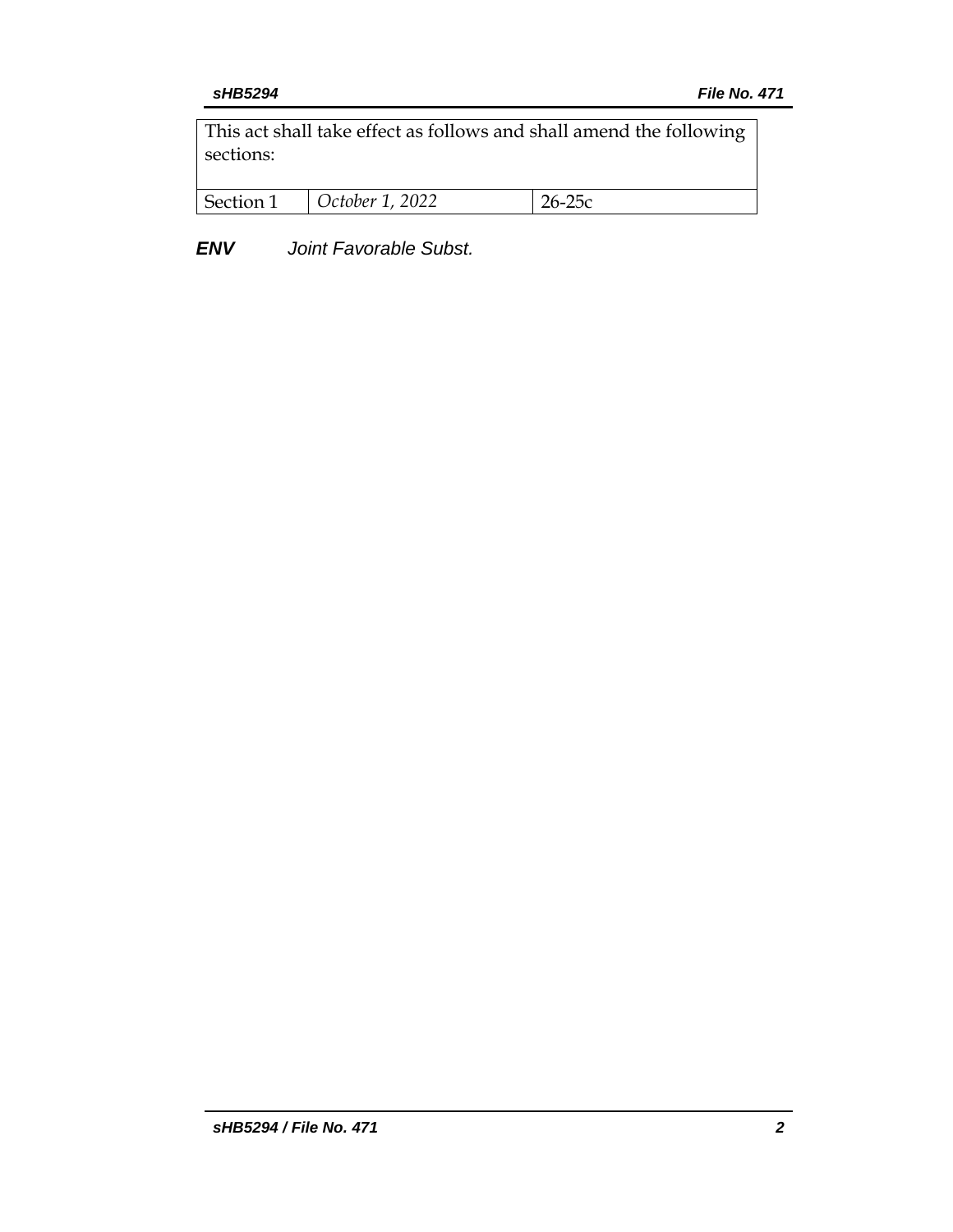*The following Fiscal Impact Statement and Bill Analysis are prepared for the benefit of the members of the General Assembly, solely for purposes of information, summarization and explanation and do not represent the intent of the General Assembly or either chamber thereof for any purpose. In general, fiscal impacts are based upon a variety of informational sources, including the analyst's professional knowledge. Whenever applicable, agency data is consulted as part of the analysis, however final products do not necessarily reflect an assessment from any specific department.*

#### *OFA Fiscal Note*

*State Impact:* None

*Municipal Impact:* None

#### *Explanation*

The bill exempts balloons deployed by the National Weather Service or similar research entities from the current ban on the release of balloons. This has no fiscal impact on the state or municipalities.

*The Out Years*

*State Impact:* None

*Municipal Impact:* None